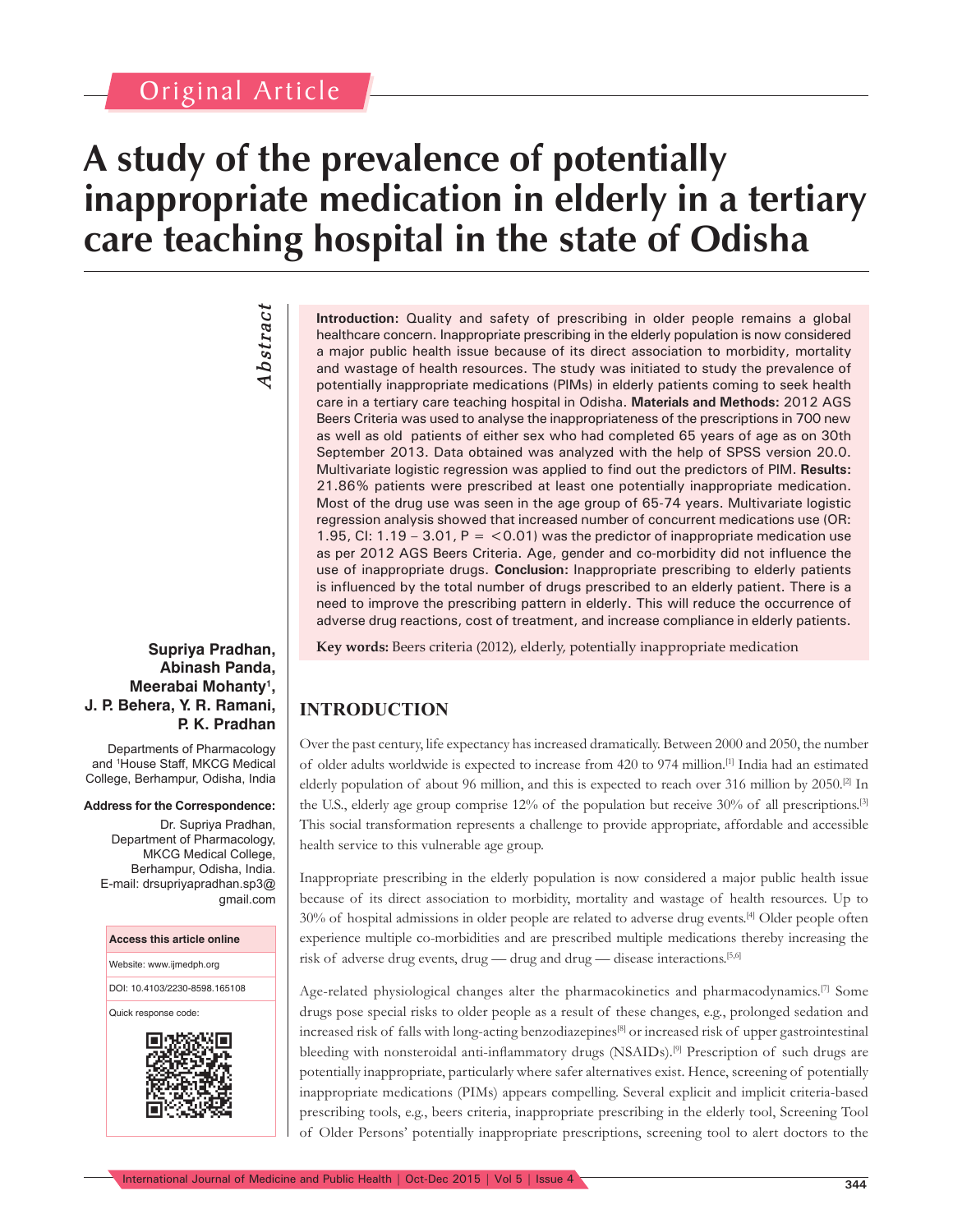right treatment, medication appropriateness index, etc.; have been devised using expert reviews and opinions to identify PIMs. [10] Among these, Beers criteria are the most widely referred tool internationally because of their high reliability and reproducibility. They were first described in 1991 and afterwards extended and updated in 1997 and 2003.[11] In 2012, the 2003 Beers criteria were updated with the partnership of The American Geriatrics Society (AGS) for regular, transparent, systematic updates and support for the extensive use of the criteria by clinicians for their use in research, policy, and practice.<sup>[12]</sup>

Published literature related to the epidemiology of PIM use in elderly in this part (Odisha state) of the country is limited. With this background, the study was initiated to find out the prevalence of PIMs in elderly in a tertiary care hospital in Odisha using the 2012 AGS beers criteria.

#### **MATERIALS AND METHODS**

#### **Study design and setting**

This was a hospital-based cross-sectional study, conducted in M.K.C.G. Medical College and Hospital, a 1000 bedded tertiary care teaching hospital with 19 out-patients departments (OPD) in Eastern India from October 2013 to August 2014.

#### **Sample size and sampling frame**

The source population was elderly patients aged 65 years and more. Assuming a prevalence of 25%, confidence interval (CI) of 95%, the total sample size was determined to be 801, the response rate was 87.39%, and therefore the final sample size was 700. 700 new as well as old patients of either sex who had completed 65 years of age as on  $30<sup>th</sup>$  September 2013 attending the OPD of General medicine, Surgery, Gynecology, Orthopedics, Psychiatry, Skin, tuberculosis and chest, Ophthalmology, ENT, Oncology and Dentistry were included as majority of geriatric disease fall within the preview of the departments. A time period of 1-month each in a sequential manner was spent in each of the departments' OPD. Patients were randomly included (convenience sample collected opportunistically). All the patients participating in the study were explained clearly about the purpose and nature of the study in the local language (odia) or in any other language they could understand. Written informed consent was obtained before including them in the study. Patients unable to communicate, seriously ill requiring Intensive Care Unit admission or unwilling to participate and those having incomplete information were excluded from the study.

#### **Data collection procedures**

The data were collected by trained data collectors who were supervised daily. All the included patients were interviewed only once, and their prescriptions were checked individually for the necessary information to fill-up the case record forms. Treatment given on that day was considered as one prescription. Then the prescriptions were audited by the authors.

#### **Data processing and analysis**

The data collected through the structured case record form were entered and analyzed using SPSS-20.0 (IBM Corp., NY). Besides, the data were checked and cleaned for their completeness and errors in data entering. To explain the study population in relation to the relevant variables, descriptive statistics were used. Multivariate logistic regression analysis was used to evaluate the influence of age, gender, co-morbidity and number of medications on PIM.

#### **Study instrument**

2012 AGS beers criteria were used to analyze the inappropriateness of the prescriptions. It is a comprehensive set of explicit criteria that gives status to a drug as appropriate or inappropriate for the elderly aged 65 years and above in given conditions.<sup>[13]</sup> Fifty-three inappropriate medications or medication classes included in the 2012 AGS beers criteria, which are categorized into three categories are as the PIMs and classes to avoid in elderly patients (Category A), medications and classes to avoid in elderly patients with certain diseases and syndromes (Category B) or medications to be used with caution in elderly (Category C). A prescription was considered to be inappropriate if it contained one or more drugs included in 2012 AGS beers criteria.

#### **Ethical consideration**

Ethical clearance was obtained from the Institutional Ethics Committee of MKCG Medical College, Berhampur, Odisha. The data collectors obtained the information after obtaining the consent from each participant.

#### **RESULTS**

Of the 700 patients, 423 (60.42%) were males and 277 (39.57%) were females. The average age of the patients was 65.48  $\pm$  4.37 years, the overall age range being 65-89 years. The average diagnosis per patient was found to be  $3.18 \pm 1.34$ . Most of the patients presented with an acute medical problem on a background of chronic illness. 98 (14%) patient were diagnosed to have one disease, followed by 226 (32.28%) patients were having two diseases and 376 (54.72%) patients were found to have three or more diseases. On the system wise analysis of the diagnoses, it was found that cardiovascular disorders (27.65%) were most common, followed by endocrine system disorders (20.16%), infectious diseases such as malaria, pneumonia, etc., (16.57%), and digestive system disorders (11.78%).

The average number of medicines per prescription was 8.17  $\pm$ 3.69. The total numbers of drugs prescribed were 5976 in 700 prescriptions. Among them, only 16% drugs were prescribed in their generic names and the rest were prescribed in their brand names. On the category-wise distribution of the prescribed drugs, it was found that antimicrobials drugs (21.64%) were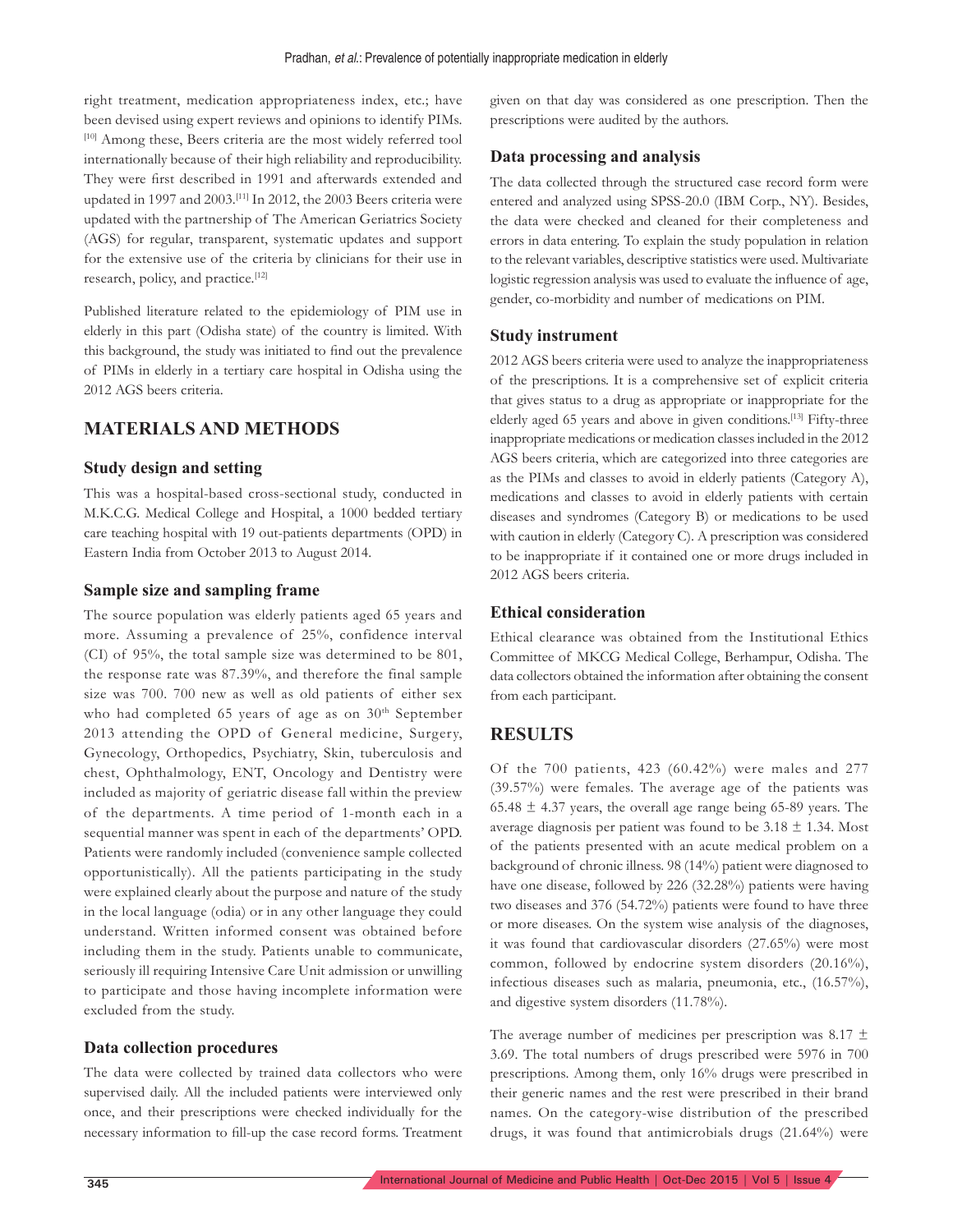most frequently prescribed drugs, followed by drugs acting on cardiovascular system (19.75%), endocrine system (16.83%), analgesic and anti-inflammatory drugs (14.34%), vitamin, minerals and dietary supplements (12.35%) and gastrointestinal system (9.16%). Among the antibiotics,  $3<sup>rd</sup>$ -generation cephalosporin was the most widely prescribed antibiotic, followed by quinolones. Among drugs prescribed for central nervous system disorders (5.93%), benzodiazepines such as alprazolam and lorazepam were the commonest.

Potentially inappropriate medications were received by 153 (21.86%) patients. 112 prescriptions had one PIM; 35 had two and 6 had three PIMs concurrently. None received >3 PIMs. Inappropriate medications were most frequent when the diagnoses were cerebral malaria, hypertension, congestive cardiac failure, type-2 diabetes mellitus, urinary tract infection and cerebrovascular accident.

A total of 5976 drugs were prescribed, of which 5691 (96.65%) were prescribed appropriately and 200 (3.35%) were prescribed inappropriately. According to categories of inappropriate prescribing described in 2012 AGS Beers Criteria, majority of prescription fell in category A, followed by category B and category C, respectively, [Table 1].

Elderly patients in the age group of 65-74 years received maximum number of inappropriate drugs. It was also observed that 15.29%

**Table 1: Categories of inappropriate drug use according to beers criteria 2012 (***n* **= 200) Category of inappropriate prescribing Number of drugs (%)** A 128 (64.08) B 50 (24.76) C 22 (11.17) *n* = Number of inappropriate drug, Category A = PIMs and classes to avoid in

elderly, Category B = PIMs and classes to avoid in older adults with certain diseases and syndromes that the drugs listed can exacerbate, Category C = Medications to be used with caution in elderly. PIMs = Potentially inappropriate medications

of patients were prescribed with >11 drugs. 165 (23.57%) patients had >three co-existing diseases. These patients received a higher number of inappropriate medications. Using logistic regression analysis, it was identified that increased number  $(≥11)$  of concurrent medications use (odds ratio: 1.95, CI: 1.19-3.01, *P* ≤ 0.01) was the predictor of inappropriate medication but age, gender and comorbidity were not predictors of inappropriate drug use [Table 2].

Some of the PIMs identified in this study were, psychoactive medications such as benzodiazepines, tricyclic-antidepressants, first-generation antihistamines and medications that increase the probability of falls in elderly like vasodilators, antimicrobials and inappropriate use of NSAIDs [Table 3].

#### **DISCUSSION**

The prevalence of PIMs by 2012 AGS beers criteria in our study was 21.86%. Similar studies done in Ahmadabad,<sup>[14]</sup> and Bangalore<sup>[15]</sup> have reported a prevalence of 23.59% and 23.5%, respectively. Some other studies done in France,<sup>[16]</sup> US,<sup>[17]</sup> Nepal,<sup>[18]</sup> Brazil, and Nigeria<sup>[5,19]</sup> have reported an inappropriate medication to an extent of 66%, 32%, 53%, 37.6%, 45.6%, respectively. Few studies carried out in Switzerland,<sup>[20]</sup> Australia,<sup>[21]</sup> and Japan<sup>[22]</sup> have reported a lower PIM than ours. The difference in prevalence of PIMs reported in various studies may be due to the differences in patient and disease characteristics, prescribing patterns and availability of medications listed in 2012 AGS beers criteria. It may also be due to less number of drugs being enlisted in 2012 AGS beers criteria. A geographical variation among physicians' awareness of regarding the existence of a list of inappropriate drugs for the elderly may have led to differences in prevalence of PIM.

In this study, percentage of drugs prescribed by generic names so also the number of drugs written in a single encounter  $(8.17 \pm 3.69)$ found to be higher than the WHO recommendation.<sup>[23]</sup> This finding has clinical relevance in elderly patients as increased number of drugs not only increases the adverse drug events but

| Table 2: Analysis of predictors associated with inappropriate drug use in elderly ( $n = 700$ ) |                                          |                                            |               |               |              |
|-------------------------------------------------------------------------------------------------|------------------------------------------|--------------------------------------------|---------------|---------------|--------------|
| <b>Patient characteristics</b>                                                                  | <b>Number of patients</b><br>$(n = 700)$ | Number of patients with<br>PIM $(n = 153)$ | <b>OR</b>     | 95% CI        | Significance |
| Gender                                                                                          |                                          |                                            |               |               |              |
| Female                                                                                          | 277                                      | 56                                         | 1 (reference) |               |              |
| Male                                                                                            | 423                                      | 97                                         | 1.5           | $0.87 - 1.91$ | 0.261        |
| Age (in years)                                                                                  |                                          |                                            |               |               |              |
| 65-74                                                                                           | 326                                      | 98                                         | 1 (reference) |               |              |
| 75-84                                                                                           | 296                                      | 46                                         | 1.2           | $0.72 - 1.85$ | 0.142        |
| >85                                                                                             | 78                                       | 9                                          | 1.68          | $0.92 - 3.04$ | 0.098        |
| Number of medications                                                                           |                                          |                                            |               |               |              |
| $<$ 5                                                                                           | 418                                      | 28                                         | 1 (reference) |               |              |
| $5 - 10$                                                                                        | 175                                      | 46                                         | 1.13          | $0.88 - 4.32$ | 0.104        |
| >11                                                                                             | 107                                      | 79                                         | 1.95          | $1.19 - 3.01$ | 0.01         |
| Number of diseases                                                                              |                                          |                                            |               |               |              |
| $1 - 2$                                                                                         | 427                                      | 89                                         | 1 (reference) |               |              |
| $\geq$ 3                                                                                        | 273                                      | 64                                         | 2.37          | $0.96 - 1.64$ | 0.087        |

*n =* Total number of cases, Significance = *P* < 0.05. CI = Confidence interval, OR = Odds ratio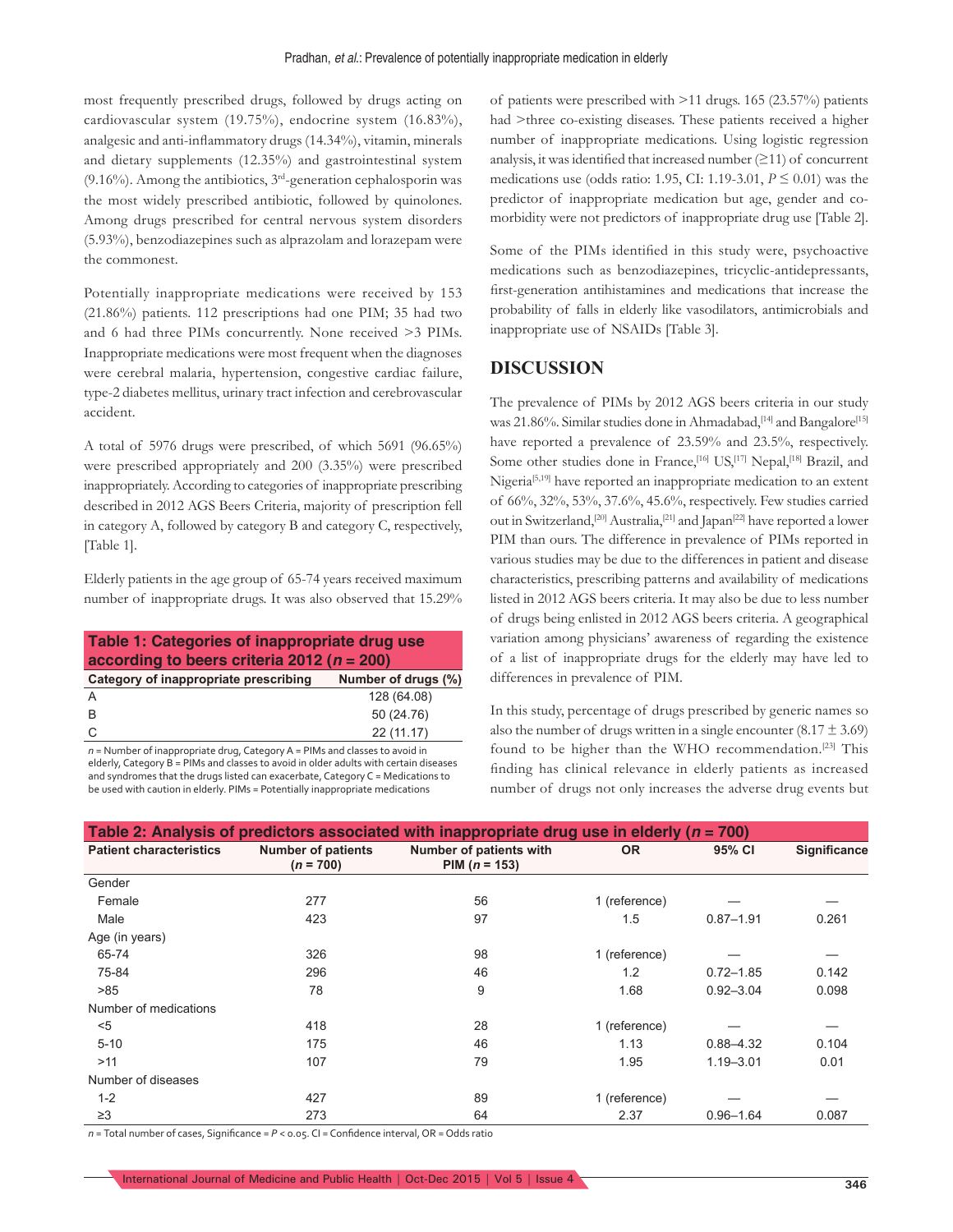**Table 3: PIMs use in elderly according to organ system or therapeutic category or drug (***n* **= 200)**

| <b>PIM</b>               | Frequency (%) |
|--------------------------|---------------|
| Lorazepam                | 36(18)        |
| Chlorpheniramine maleate | 35(17.5)      |
| Alprazolam               | 34 (17)       |
| Dicyclomine              | 24 (12)       |
| Amitriptyline            | 11(6)         |
| Nitrofurantoin           | 10(5)         |
| Nifedipine               | 6(3)          |
| Digoxin                  | 18(9)         |
| Doxazosin                | 15(7.5)       |
| Diclofenac in APD        | 5(2.5)        |
| Others                   | 6 (3)         |

PIMs = Potentially inappropriate medications, APD = Antipsychotic drug

also the cost of treatment. In a Singapore-based study higher (70.04%) inappropriate drug was associated with high (58.59%) prevalence of polypharmacy.[24] Lau *et al*. have observed that as the number of diagnosis increases, the number of medications to treat each particular disease condition also increases and this lead to inappropriate medications.[25]

Many studies have associated age, gender, multiple medications, and co-morbidity with increased risk of PIM.[14,24,26] In our study age, gender, co-morbidity did not predict inappropriate prescribing. This could be due to the fact that, many of the medications used to treat some of the diseases in the study population were not included as inappropriate in beers criteria. Noninclusion of indoor patients was a limitation of this study and may not be totally generalized to all elderly patients.

#### **CONCLUSION**

Inappropriate prescribing to elderly patients is common and is influenced by the total number of drugs prescribed to an elderly patient. The prescription pattern suggests the need to establish rational drug therapy. PIM in elderly leads to adverse drug reactions, increased morbidity and mortality, increased cost and decreased quality of life. Much of the drug-related inappropriateness and morbidity in the elderly population can be prevented by following rational use of the drug. Endeavors to improve the appropriateness in medication selection for older people are warranted. Therefore, sensitization and training of the healthcare providers about the existence of a list of inappropriate medications for the elderly population at all the levels of healthcare will aid this vulnerable population. Though Beers criteria are widely accepted, there should be a debate whether this criteria is suitable for Indian population or not. National Program for Healthcare of Elderly should envisage and intervene in formulating appropriate criteria Indian elderly. Large scale studies are required on the pattern of inappropriate prescribing to reduce potentially adverse health outcomes cost of treatment and increase compliance in elderly patients.

#### **REFERENCES**

- 1. Caruso LB, Silliman RA. World demography of aging. In: Loscalzo J, Fauci AS, Braunwald E, editors. Harrisons Principles of Internal Medicine. 18th ed. New York: McGraw Hill; 2012. p. 553-62.
- 2. Wieland GD. Health & ageing in international context. Indian J Med Res 2012;135:451-3.
- 3. Monane M, Matthias DM, Nagle BA, Kelly MA. Improving prescribing patterns for the elderly through an online drug utilization review intervention: A system linking the physician, pharmacist, and computer. JAMA 1998;280:1249-52.
- Eze UI, Olowu AO. Prescribing patterns and inappropriate use of medications in elderly outpatients in a tertiary hospital in Nigeria. Trop J Pharm Res 2011;10:19-25.
- 5. Hines LE, Murphy JE. Potentially harmful drug-drug interactions in the elderly: A review. Am J Geriatr Pharmacother 2011;9:364-77.
- 6. Goldberg RM, Mabee J, Chan L, Wong S. Drug-drug and drug-disease interactions in the ED: Analysis of a high-risk population. Am J Emerg Med 1996;14:447-50.
- 7. Mangoni AA, Jackson SH. Age-related changes in pharmacokinetics and pharmacodynamics: Basic principles and practical applications. Br J Clin Pharmacol 2004;57:6-14.
- 8. Tinetti ME. Clinical practice. Preventing falls in elderly persons. N Engl J Med 2003;348:42-9.
- 9. Gabriel SE, Jaakkimainen L, Bombardier C. Risk for serious gastrointestinal complications related to use of nonsteroidal anti-inflammatory drugs. A meta-analysis. Ann Intern Med 1991;115:787-96.
- 10. National Medicines Information Centre. St. James's hospital. Dublin 8. NMIC Bulletin on Prescribing in the Elderly 2010; 16: 3. Available from: http://www.nmic.ie. [Last accessed on 2010 Jul 15].
- 11. Dimitrow MS, Airaksinen MS, Kivelä SL, Lyles A, Leikola SN. Comparison of prescribing criteria to evaluate the appropriateness of drug treatment in individuals aged 65 and older: A systematic review. J Am Geriatr Soc 2011;59:1521-30.
- 12. Marcum ZA, Hanlon JT. Commentary on the new American Geriatric Society Beers criteria for potentially inappropriate medication use in older adults. Am J Geriatr Pharmacother 2012;10:151-9.
- 13. Fick D, Semla T, Beizer J, Brandt N, Dombrowski R, DuBeau CE, *et al*. American Geriatrics Society updated Beers Criteria for potentially inappropriate medication use in older adults. J Am Geriatr Soc 2012;60:616-31.
- 14. Zaveri HG, Mansuri SM, Patel VJ. Use of potentially inappropriate medicines in elderly: A prospective study in medicine out-patient department of a tertiary care teaching hospital. Indian J Pharmacol 2010;42:95-8.
- 15. Harugeri A, Joseph J, Parthasarathi G, Ramesh M, Guido S. Potentially inappropriate medication use in elderly patients: A study of prevalence and predictors in two teaching hospitals. J Postgrad Med 2010;56:186-91.
- 16. Laroche ML, Charmes JP, Nouaille Y, Fourrier A, Merle L. Impact of hospitalisation in an acute medical geriatric unit on potentially inappropriate medication use. Drugs Aging 2006;23:49-59.
- 17. Cartwright OM, Moulin J, Hale LS. A Retrospective Evaluation of Potentially Inappropriate Medication use in Hospitalized Elderly Patients. Proceedings of the 3<sup>rd</sup> Annual GRASP Symposium, Wichita State University; 2007. p. 41-2.
- 18. Sapkota S, Pudasaini N. Drug Prescribing pattern and prescription error in elderly: A retrospective study of inpatient record. Asian J Pharm Clin Res 2011;4:129-32.
- 19. Faustino CG, Martins Mde A, Jacob-Filho W. Potentially inappropriate medication prescribed to elderly outpatients at a general medicine unit. Einstein 2011;9:18-23.
- 20. Egger SS, Bachmann A, Hubmann N, Schlienger RG, Krähenbühl S. Prevalence of potentially inappropriate medication use in elderly patients: Comparison between general medical and geriatric wards. Drugs Aging 2006;23:823-37.
- 21. Woodward M, Katz B, Elliott R, Vernon G, Tanner F, Saunders R. Problems with Medication Use in the Elderly: An Australian Perspective. J Pharm Pract Res 2006;36:58-66.